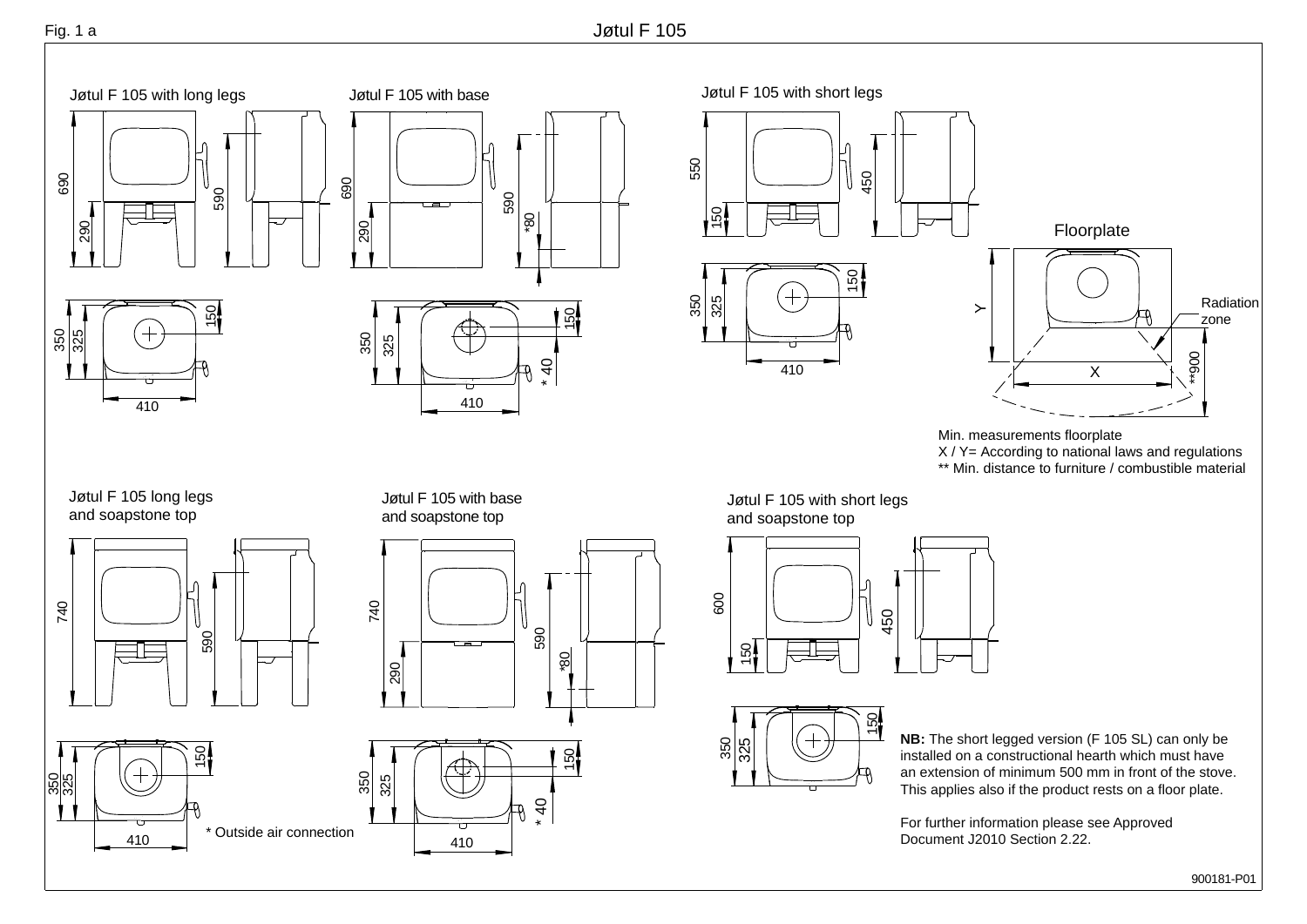

900181-P01

\*\*\* Distance to combustible wall with semi-insulated / shielded flue pipe (min.30 mm insulation)